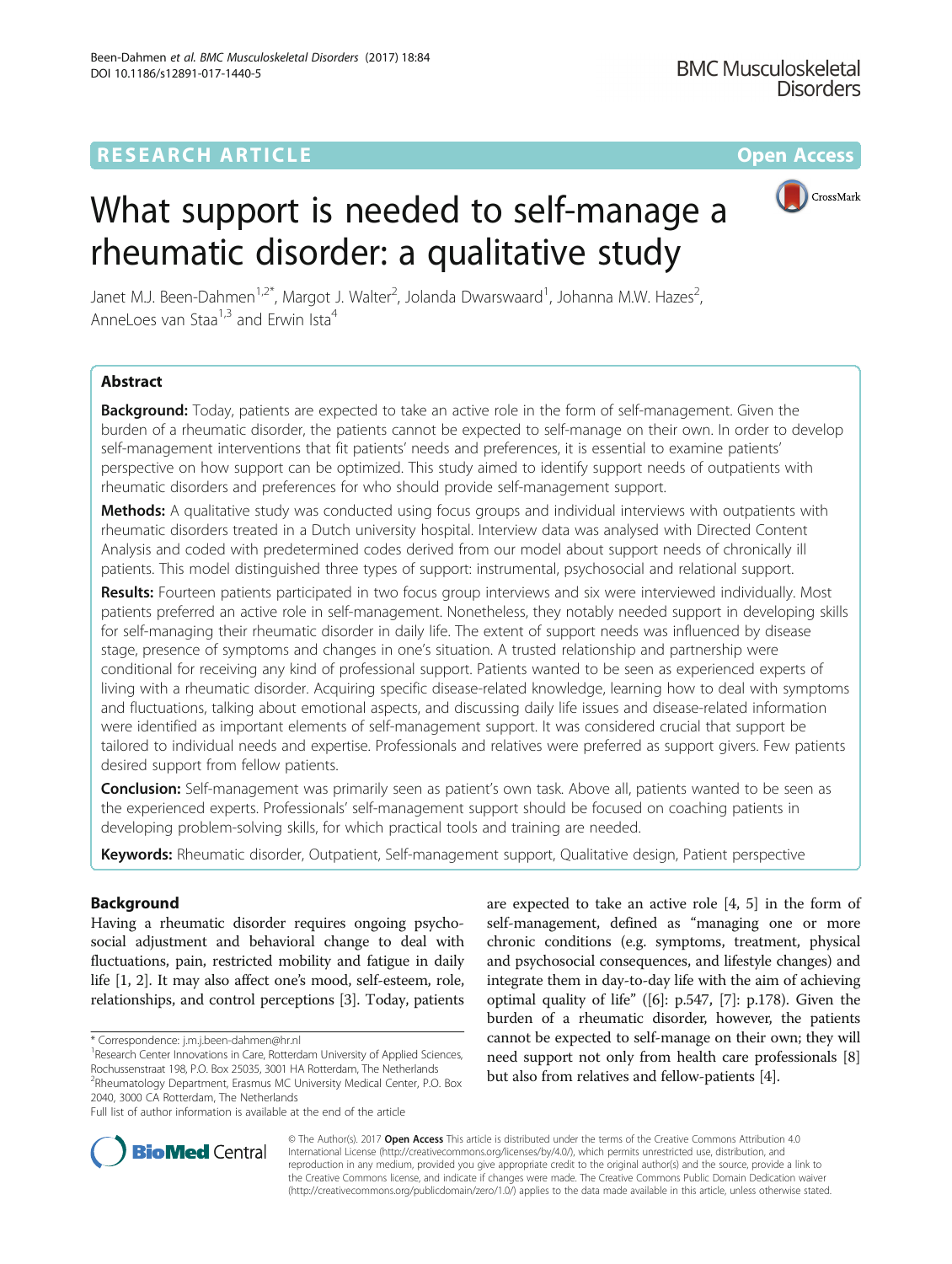Many self-management support (SMS) interventions aimed at patients with a rheumatic disorder are available, including educational programs [[9](#page-7-0)], cognitive behavioral therapy [\[10](#page-7-0), [11](#page-7-0)] and goal setting interventions [\[12](#page-8-0)]. At outpatient clinics, SMS is mostly provided by nurses [\[13](#page-8-0)]. There is limited empirical evidence, based on lived experiences [\[14, 15](#page-8-0)], on what kind of support outpatients with rheumatic disorders desire. A recent scoping review showed that people with rheumatoid arthritis desire informational, emotional, social and practical support [[16\]](#page-8-0). Another recent qualitative review presented a model of various chronic patients'support needs distinguishing three types of support: instrumental, psychosocial and relational support [\[17](#page-8-0)]. Moreover, professional SMS is often medically oriented, with a tendency to overlook social and psychosocial problems [\[13, 18](#page-8-0)]. It should be noted that patients'support needs are unique and may change over time [\[17](#page-8-0)]. Although the self-management tasks patients perceive may be partly disease specific, recent research indicates that self-management support does not necessarily need to be disease-specific since disease type only had a small effect on selfmanagement tasks, and an even smaller effect on support needs [[19\]](#page-8-0). Factors such as flare-up of symptoms, cultural background, gender, and changes in the patient's personal situation, seem to influence one's support needs [\[17\]](#page-8-0).

Professionals could facilitate patients' self-management by seeing healthcare as a shared responsibility. Patients want to be seen as the daily life experts [\[20](#page-8-0)]. Good understanding of patients' needs could help professionals in designing effective interventions.

We used the model of 'SMS needs' [[17\]](#page-8-0) to identify what kind of support outpatients with rheumatic disorders need and who they would like to receive support from. This study is part of an intervention mapping process [[21](#page-8-0)] that is expected to lead to the development of a nurse-led self-management intervention that fits patients' needs and preferences for support.

#### Methods

#### Design

A cross-sectional qualitative study was applied involving a variety of outpatients with rheumatic disorders and using the directed content analysis.

# Sample and participants

A full sampling strategy was used, inviting Dutch-speaking patients treated at the outpatient clinic of the Rheumatology department of the Erasmus MC, University Medical Center Rotterdam. During seven weeks, three rheumatologists and one nurse practitioner (MW) distributed a flyer with information about the focus groups to eligible patients.

Eligible patients were those diagnosed with rheumatoid arthritis (RA), psoriatic arthritis or ankylosing spondylitis and a minimum age of eighteen years. These patients were

recruited because they represent the most common disease of our outpatient clinic. Patients who have been diagnosed recently were excluded. Sixty-three patients were actually invited. Using principles of purposeful sampling [\[22\]](#page-8-0) in order to create a sample with maximum variation in terms of age, employment, disease type and years of diagnosis, 63 patients were finally invited for group or individual interviews.

# Data collection

Between March 2014 and February 2015, in-depth information was gathered through focus group interviews and faceto-face interviews. Both methods were used because not all patients could attend the focus group sessions. Focus group interviews were considered an appropriate data collection method because participants can be encouraged to discuss and react to others' remarks. This type of intensive interaction enables a broad exploration of experiences and attitudes, which can enrich data [\[22](#page-8-0)–[25\]](#page-8-0). Additionally, individual interviews were held to allow for maximum variation sampling. Individual interviews helped us to gain a deeper understanding of the topics discussed during focus group interviews because participants could explain their view more elaborately. In the analysis, results of both interview types were pooled to develop a comprehensive understanding of patients' needs and to validate conclusions [\[22\]](#page-8-0).

The primary researcher, a nurse with basic training in qualitative research methods (JB), conducted the focus group interviews assisted by an independent moderator, a psychologist and psychotherapist who was very experienced with group interaction. This moderator stimulated patients to share their ideas and opinions, but was not involved in data analysis.

These interviews lasted about two hours and were held in a private location outside the hospital. Face-to-face interviews were conducted by JD, an experienced qualitative researcher. These lasted about one hour and were conducted in a private space in the hospital. Leading interview questions are shown in Table 1. Prior to the interview, patients did not receive any information about what kind of support could be provided by whom. This was done in order to encourage them to freely describe their needs for support and preferences for any team member who should provide this support. All interviews were audio-recorded and transcribed verbatim.

Table 1 Leading interview questions

- What can you tell me about your life with a rheumatic disorder?
- What kind of support do you receive in dealing with your rheumatic disorder? - What kind of support would you need and/or prefer in dealing with
- your rheumatic disorder?
- Who would you preferably like to provide this self-management support?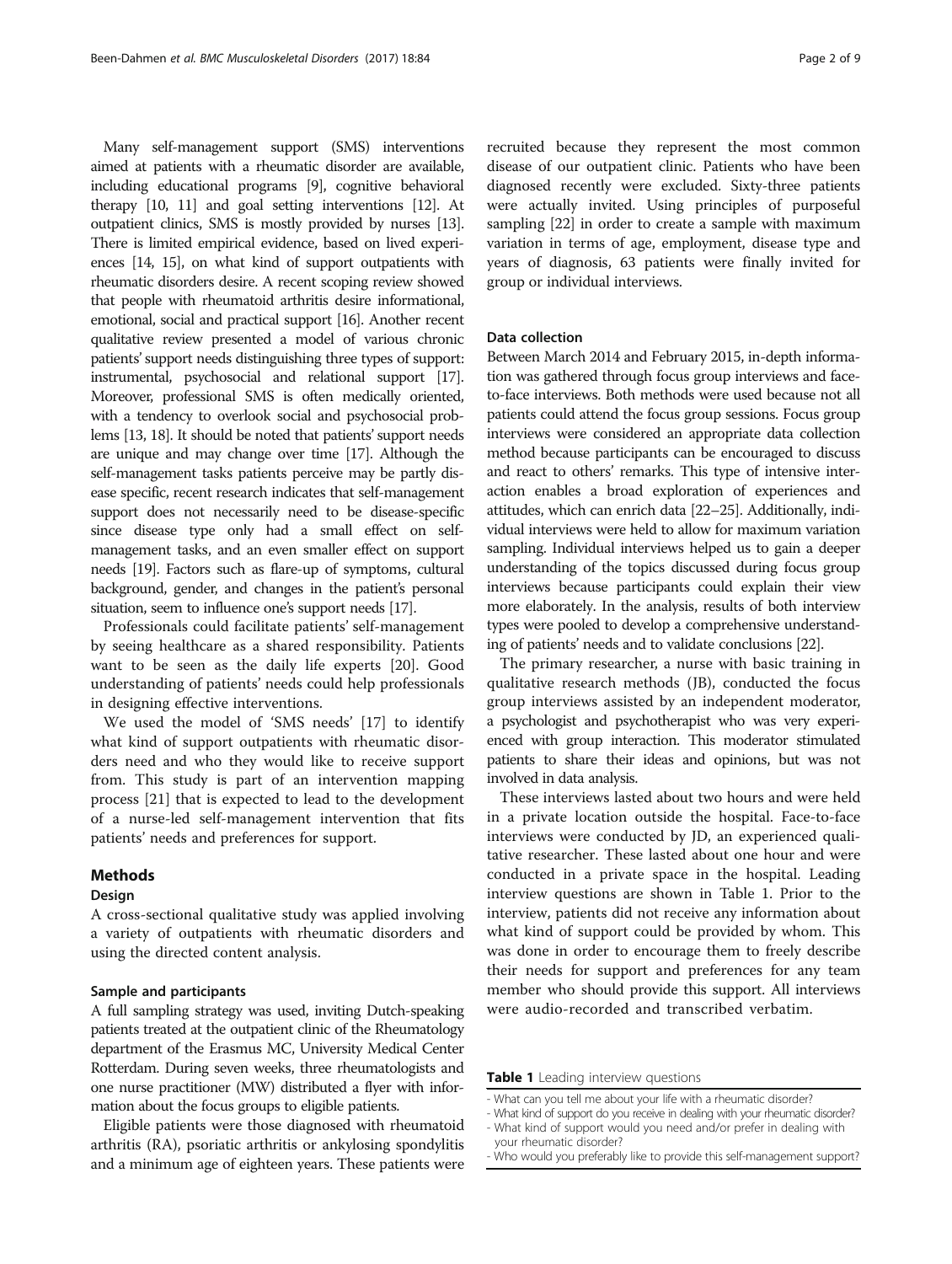# <span id="page-2-0"></span>Ethical approval and consent to participate

All invited patients received a flyer and all included participants provided informed consent. Participants were assured of confidentiality and data were processed anonymously by the first researcher. The researchers (JB, JD, AvS, and EI) had no access to patient records, while MW and JH –who were involved in the medical care of some patients- were neither involved in data collection nor had access to non-anonymous data. The study protocol was approved by the Medical Ethical Committee of the Erasmus MC (MEC-2013-350).

# Data analysis

Patients' support needs were explored through the Directed Content Analysis (DCA) approach, which is appropriate when prior research exists about a phenomenon [[26\]](#page-8-0). Of the two DCA coding strategies, we opted for the one that starts with applying predetermined codes from an existing theoretical framework, in this case the model of 'SMS needs' further detailed below [[17](#page-8-0)]. First, the first and second author (JB and MW) read the interview transcripts to gain an overall impression of the contents. Subsequently, they applied predetermined codes based on the different components of the model of SMS needs: (need for support) knowledge –

information and instruction, internalizing knowledge, instrumental, adjusting daily life, recognition of emotional aspects, building self-confidence and empowerment, partnership and sympathy. Subthemes of these codes were (support from) professionals, relatives and fellow patients. Factors contributing to the uniqueness of this support were also coded. JB and MW discussed and refined these codes during the coding process. Data considered interesting but which could not be coded with this initial coding scheme were analyzed later "to determine if they represent a new category or a subcategory of an existing code" ([[26](#page-8-0)]: p. 1282).

Data saturation was achieved after having analyzed two focus group interviews and four individual interviews when the data became repetitive [[22\]](#page-8-0).

#### Theoretical framework: model of SMS needs

To analyze the data, we used the model of SMS needs (Fig. 1), constructed by Dwarswaard and colleagues (2015). This generic model, developed in a qualitative review of 37 articles, distinguishes three types of support to be provided by professionals, relatives (family and friends) and fellow patients to chronically ill patients: relational, instrumental, and psychosocial [\[17](#page-8-0)]. This model of SMS needs will be

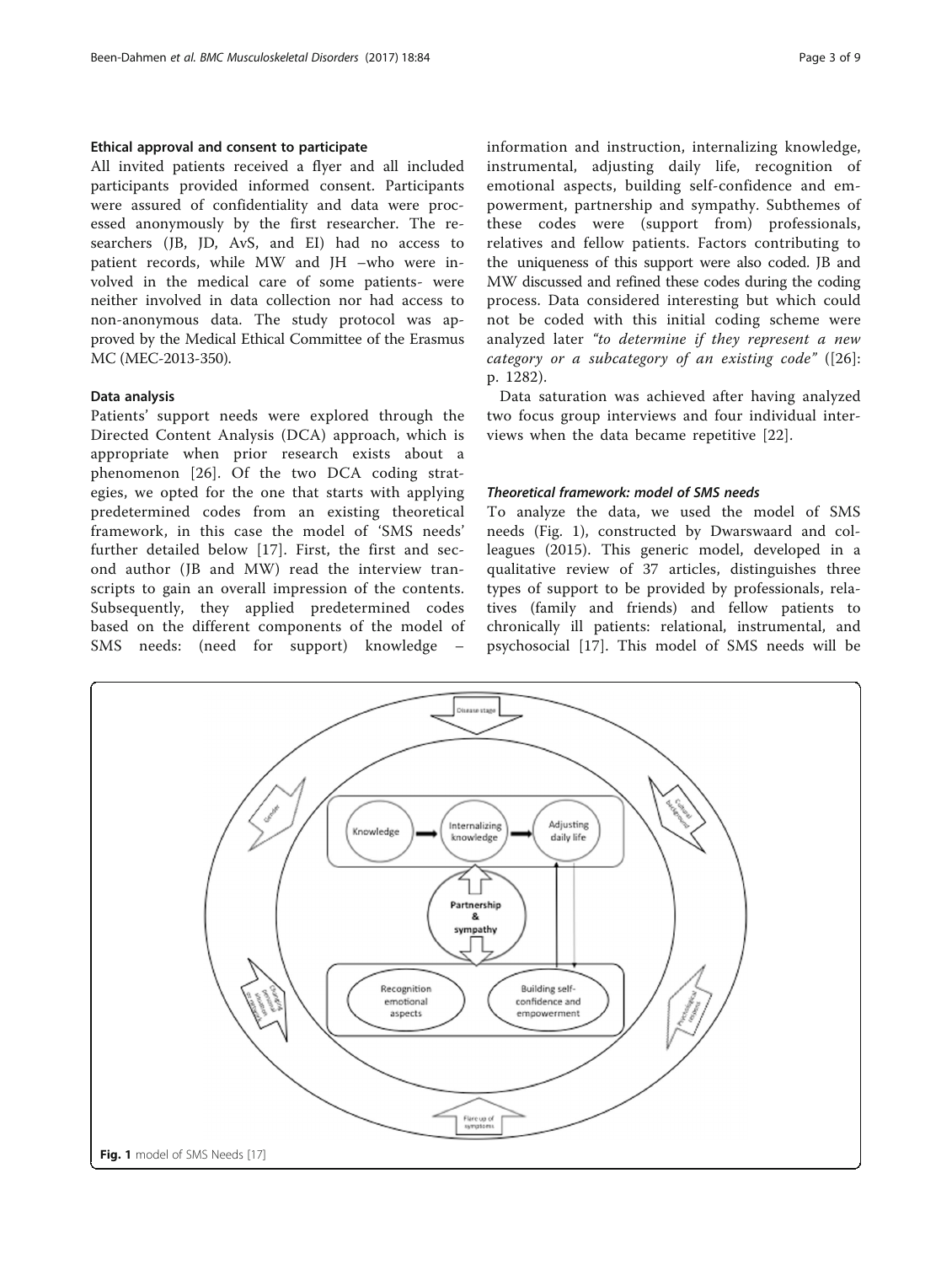explained more clearly in the Results section and in Table 2.

# Strategies to establish rigor

Both researcher and method triangulation [[22](#page-8-0)] were used to enhance the validity of the data. All data was collected and analyzed in a team-based fashion. Agreement in coding was reached by consensus between the two coders. To increase the dependability of the research, the design, methods, (preliminary and final) analyses and results were all discussed within the research team. Readers can conclude on the degree of transferability from the provided details of the participants and settings. The description of the methods also contributes to the conformability of this study.

# Results

Forty-three (68%) patients declined to participate, mostly due to logistical difficulties with planning. Eventually, fourteen patients participated in two focus groups interviews (FGI) and six were interviewed individually (II). Sample characteristics are shown in Table [3](#page-4-0).

# Views on self-management

Self-management was primarily seen as one's own task: "I want to do it [managing a rheumatic disorder] myself" (II-R1). Most patients preferred an active role,

#### Table 2 Model of SMS needs [[17](#page-8-0)]

thinking that others could not manage the rheumatic disorder for them: "Finally, I'm in charge. I want to experience things myself. Other persons cannot explain everything" (II-R5). Ultimately, they themselves have to deal with the disorder: "in the end no one can really help" (FG1-R1). Patients wished to "determine [themselves] what works or does not work  $[...]$ " (II-R4). Problems are solved by trial and error: "Initially, you ask too much of your own body…. But at some point you'll recognize your limits. To get there, you must be familiar with your own body" (FG2-R2). Still, actively adapting to the rheumatic disorder can be difficult: e.g. "Sometimes, I go beyond my physical limits. But eventually, you'll hit a brick wall" (FG1-R7).

# Support needs

Even though self-management was primarily seen as the patient's responsibility, support from professionals (doctors and nurses), relatives and fellow patients could be accepted. Support might strengthen their empowerment: "I often have inflammations in my wrist. The pain is terrible. Apart from taking pills, I did not know other solutions. A nurse helped me by sharing the experiences of other patients… At some point I learned to live with it. However, I would like to be guided in managing these challenges in daily life" (II-R2). Preferences are described below following the 'SMS needs' model [[17](#page-8-0)]. Table 2 provides an explanation.

| Themes                                                                                                                                                                                                                                                                                       | Subthemes                                                       | Quotations to explain the model <sup>a</sup>                                                                                                                                                                                  |
|----------------------------------------------------------------------------------------------------------------------------------------------------------------------------------------------------------------------------------------------------------------------------------------------|-----------------------------------------------------------------|-------------------------------------------------------------------------------------------------------------------------------------------------------------------------------------------------------------------------------|
| <b>Relational support</b> refers to supporting aspects of<br>interactions with other persons. This involves two<br>subthemes: partnership, and sympathy.                                                                                                                                     | Partnership                                                     | "It is not possible to hold professionals responsible for<br>everything. It ought to be a matter of co-operation. Every<br>patient should consider what is good for him of her" (II-R5)                                       |
|                                                                                                                                                                                                                                                                                              | Sympathy                                                        | Patients highly appreciate when their symptoms and side<br>effects are taken seriously: "Action was taken immediately. In<br>a few days I felt better. I was really accepted" (FG2-R3)                                        |
| <b>Instrumental support</b> is related to the medical<br>management of a chronic condition, This involves three<br>subthemes: Knowledge-information and instruction,<br>internalizing knowledge, and adjusting daily life.                                                                   | Knowledge-information<br>and instruction                        | "For example, I want information about what can happen if I<br>do not wish to be operated on my hand" (FG2-R4)                                                                                                                |
|                                                                                                                                                                                                                                                                                              | Internalizing knowledge                                         | Having the opportunity to discuss disease-related<br>information: "I calm down when a nurse tells me how to<br>interpret side effects I've noticed" (II-R4)                                                                   |
|                                                                                                                                                                                                                                                                                              | Adjusting daily life                                            | "I liked to get advice on how to deal with a rheumatic disorder<br>in daily life. To hear that on the one day you're capable of<br>house cleaning and the next day you're not" (FG1-R2)                                       |
| Psychosocial support pertains to the resources needed to<br>manage the emotional and psychosocial aspects in living<br>with a chronic condition. This involves two subthemes:<br>recognition of emotional aspects of the chronic condition,<br>and building self-confidence and empowerment. | Recognition of<br>emotional aspects of<br>the chronic condition | "Just ventilating [my emotions or feelings] is enough" (II-R3)                                                                                                                                                                |
|                                                                                                                                                                                                                                                                                              | Building self-confidence<br>and empowerment                     | "For me, it was a psychological transition to inject myself. First,<br>the nurse showed me how to administer this medication. Then<br>she instructed me stepwise. Afterwards I felt confident enough<br>do it myself" (II-R3) |

<sup>a</sup> Quotations were derived from the focus group (FGI) and individual interviews (II)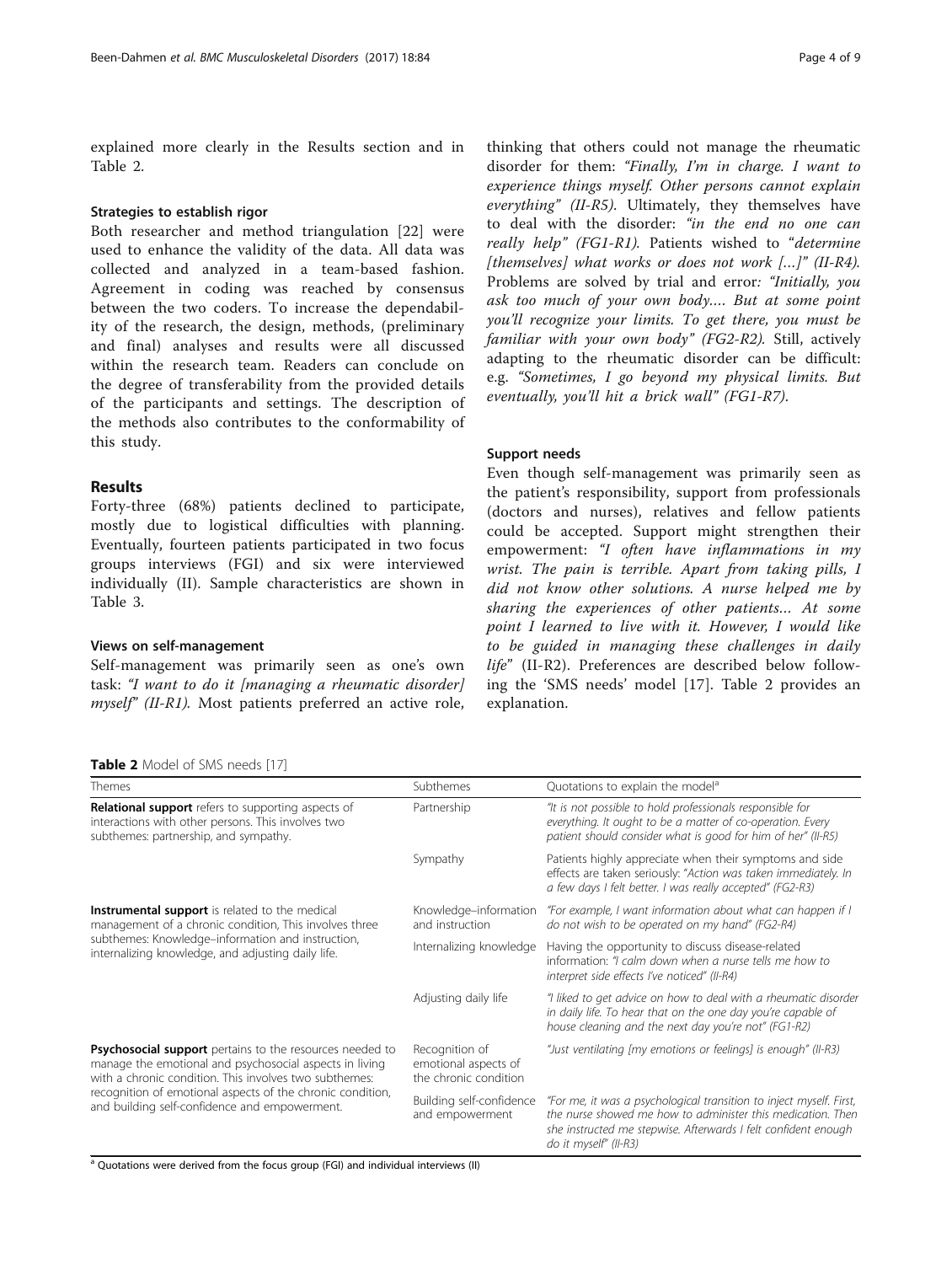|                        | Face-to-face interviews N (%) | Focus group interviews N (%) | Total N (%) |
|------------------------|-------------------------------|------------------------------|-------------|
| Gender                 |                               |                              |             |
| Female                 | 3 (50.0%)                     | 11 (78.6%)                   | 14 (70.0%)  |
| Male                   | 3 (50.0%)                     | 3 (50.0%)                    | 6 (30.0%)   |
| Age                    |                               |                              |             |
| 34-44 years            | 2 (33.3%)                     | $0(0.0\%)$                   | $2(10.0\%)$ |
| 45-54 years            | $0(0.0\%)$                    | 3 (21.4%)                    | 3 (15.0%)   |
| 55-64 years            | 3 (50.0%)                     | 7 (50.0%)                    | 10 (50.0%)  |
| $>65$ years            | 1(16.7%)                      | 4 (28.5%)                    | 5 (25.0%)   |
| Marital state          |                               |                              |             |
| Cohabiting/married     | 4 (67.3%)                     | 8 (57.2%)                    | 12 (60.0%)  |
| Widow                  | $0(0.0\%)$                    | $1(7.1\%)$                   | $1(5.0\%)$  |
| Single                 | 2 (33.3%)                     | 5 (35.7%)                    | 7 (35.0%)   |
| Diagnosis              |                               |                              |             |
| Rheumatoid arthritis   | 6 (100%)                      | 10 (71.4%)                   | 16 (80.0%)  |
| Psoriatic arthritis    | $0(0.0\%)$                    | 2 (14.3%)                    | $2(10.0\%)$ |
| Ankylosing spondylitis | $0(0.0\%)$                    | 2 (14.3%)                    | 2 (10.0%)   |
| Years of diagnosis     |                               |                              |             |
| $< 5$ years            | $0(0.0\%)$                    | $1(7.1\%)$                   | $1(5.0\%)$  |
| $5-10$ years           | 2 (33.3%)                     | 7 (50.0%)                    | $9(45.0\%)$ |
| $>10$ years            | 4 (66.7%)                     | 6 (42.9%)                    | 10 (50.0%)  |
| Employment             |                               |                              |             |
| Yes                    | 4 (66.7%)                     | 2 (14.2%)                    | 5 (25.0%)   |
| No                     | 2 (33.3%)                     | 12 (85.8%)                   | 15 (75.0%)  |

#### <span id="page-4-0"></span>Table 3 Sample characteristics

# 1. Relational support

# Partnership and sympathy

Having a trusting relationship with professionals, relatives and fellow patients was seen as conditional for receiving SMS. Only then, one may comfortably talk about problems at home or work, express one's own opinion and feel one can rely on the capabilities of the other person. If such relationship is lacking, one may be less open to support: "I did not want any kind of support from her [a specific professional]... She was not unfriendly, but I did not trust her" (II-R1). This applies also to relatives and fellow patients: "First, they [relatives] need to show some genuine interest in me" (FG1-R1). Sympathy can affect this level of trust. A sympathetic person was defined as a good listener, someone who is empathic, shows interest and understands.

Continuity of care was important for those who preferred support from professionals. Continuous rotation was seen as counterproductive for building a relationship of trust as becomes clear from a discussion in one of the focus groups: "At first, I had different doctors. This was very annoying" (FG2-R7). "Yes, that is really annoying" (FG2-R2). "Every time I had to repeat my story. There was a story in the computer, e.g. about blood levels. However, this was not my personal story" (FG2-R7). Confidence in professionals "needs to emerge over time" (II-R1).

Apart from trust, also partnership with professionals was seen as an important component of SMS: "It is not possible to hold professionals responsible for everything. It should be a matter of co-operation. Every patient should consider what is good for him of her" (II-R5). Patients wished to be involved in decision-making and preferred to "think together about treatment options" (II-R4). Even though professionals were seen as the medical experts, patients wanted professionals to "respect the choices" (FG1-R8) they make. Above all, they wanted to be seen as experienced experts of living with a rheumatic disorder.

# 2. Instrumental support

# Knowledge – information and instruction

Patients said they needed specific disease-related knowledge (e.g. about diagnosis, symptoms, treatment options, assistive devices, and the necessity of physical exercise). Not everyone needed the same amount and type of information at the same time. Once they had received the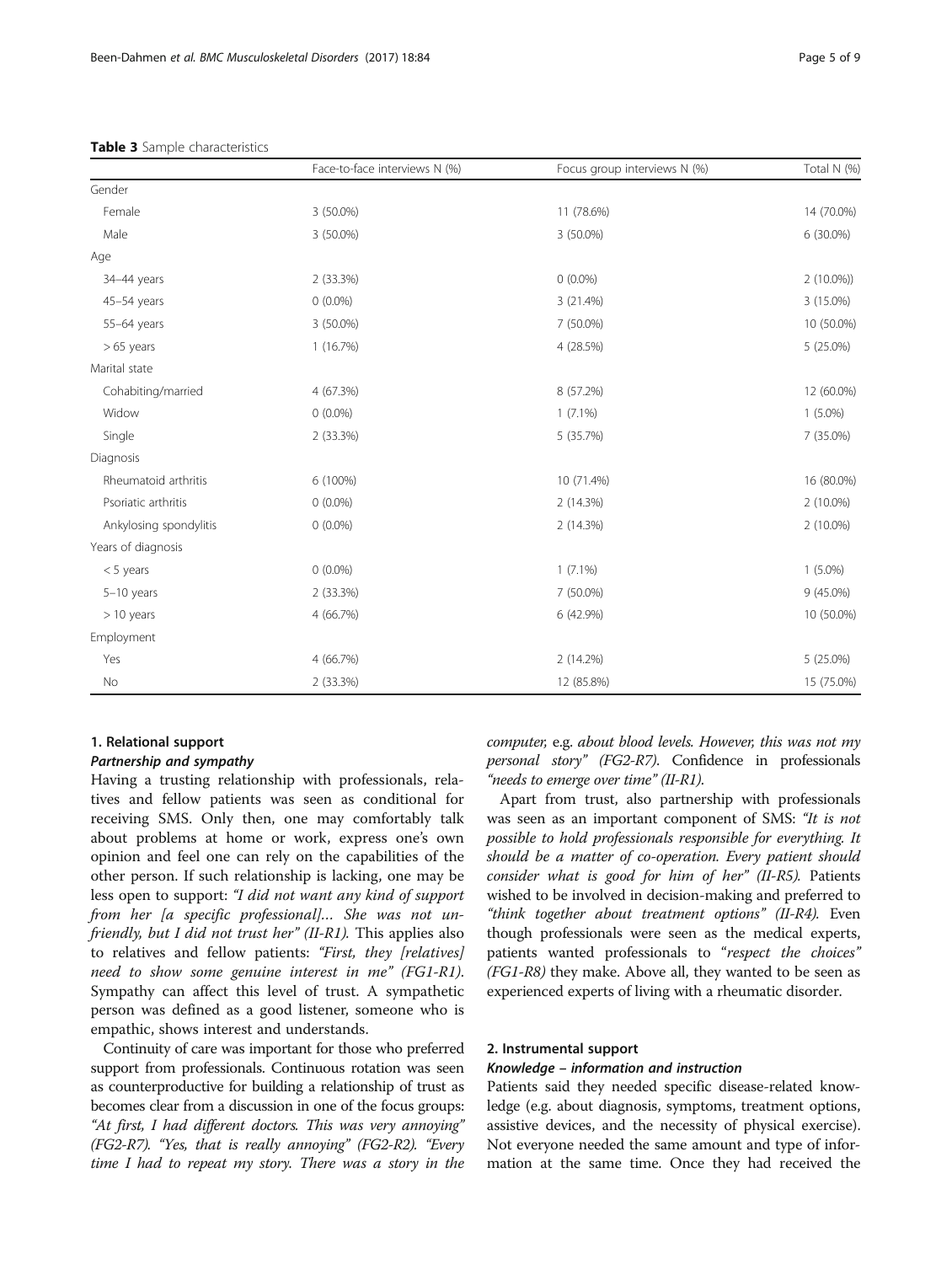diagnosis, patients just wanted information about their rheumatic disorder or how to recognize early symptoms. They did not wish to hear about all possible complications: because, "I am not ready for it" (FG2-R6). They were not open to this kind of information until after a certain degree of acceptance has been reached. Some time after diagnosis, patients wanted to receive information related to their personal situation (e.g. about new devices, medication, or symptoms related to complications. Patients' information needs are also influenced by the disease activity and the symptoms experienced.

In this study, patients preferred a stepwise knowledge provision tailored to personal needs. Failure to provide tailored education carries the risk of patients being "overwhelmed by all information" (FG2-R6). Most patients prefer advice about reliable literature: "Nowadays, you can find information anywhere. Professionals could help by offering information about reliable sources" (II-R5).

In terms of knowledge provision, not much was expected from relatives. However, patients found it important that professionals provide tailored information about the rheumatic disorder to relatives, as lack of knowledge could lead to less optimal support.

#### Internalizing knowledge

Having the opportunity to discuss disease-related information with professionals, relatives, and fellow patients was seen as a way to internalize knowledge. "I calm down when a nurse tells me how to interpret side effects I've noticed" (II- $R4$ ) and "It helps me to talk with [...], someone [a fellow patient] who knows what it means to have a rheumatic disorder" (II-R2). However, not everyone liked this kind of support from fellow patients: "I don't need this [support from fellow patients], because they will constantly talk about their ailment. It gets worse and worse" (FG1-R6).

#### Adjusting to daily life

Since "nothing is as difficult as changing your lifestyle" (II-R2), almost all patients needed support in integrating their rheumatic disorder in daily life. The extent of support need was influenced by the disease stage, the presence of symptoms and changes in one's situation. Right after diagnosis, more and specific support is needed: "In the beginning I needed a lot of support. I felt I had my back to the wall. You do not know where it will go" (FG1-R7).

Patients highly appreciated professionals who just "listen and ask how you are doing at home and work" (II-R4). Besides, professionals could give practical advice about dealing with the disorder: "peeling potatoes is very hard for me, professionals can advise me on appropriate assistive devices" (II-R4). Disease fluctuations can be hard to handle. Patients wanted to know how to deal with these.

Some patients needed relatives to monitor their limits: "Sometimes it is helpful when someone else tells you it is enough" (II-R2). However, others said: "I just want to do this all by myself" (II-R1). Patients were less ready to accept this kind of monitoring from their children than from their partners. While relatives may provide practical support such as cleaning and cooking, for some patients "it is difficult to accept help" (II-R5).

Most patients said they did not need support from fellow patients. Some acknowledged that "it is good to know that they [fellow patients] understand how you feel" (FG1-R4). Several patients also felt supported by experiential stories in the patient association's magazine. One patient was active in a social media group because, "you can ask fellow patients how they are dealing with certain symptoms…. these people face similar problems. A professional does not have this experience" (II-R4).

# 3. Psychosocial support

# Recognition of emotional aspects of a rheumatic disorder

Accepting that a rheumatic disorder is a lifelong disease was a deep emotional process for many: "for me, it felt like an execution" (FG2-R7); and "I was really panicking after diagnosis" (FG1-R4). Mostly it was already helpful when professionals proactively asked and listened: "just ventilating [my emotions or feelings] is enough" (II-R3). For some of the patients this was insufficient, however, because they had long-term problems: "the pain and sadness remain" (FG1-R2). These patients needed to "receive guidance" (FG2-R7) from a specialist e.g. psychologist or social worker, to accept a life with a rheumatic disorder.

Generally, it was easier for patients to discuss emotional aspects when professionals proactively asked about these. Not all patients had the courage to discuss these kinds of problems, sometimes because they "do not want to be perceived as a bore" (FG1-R1). Patients preferred to discuss emotional issues with a nurse, because nurses tended to be "able to create a moment to listen" (FG1-R6).

Most patients just wanted a listening ear from relatives, but some pointed out that relatives did not always recognize their emotional issues. Not all relatives were able to "imagine what it is to be a chronic patient with daily pain" (II-R4). As a result, not all patients received the support they needed. Compared to children and friends, partners seemed more capable in recognizing such emotional issues.

Fellow patients could be of help when they have the same experiences: "I want to talk with someone who is experiencing the same" (II-R4). However, patients were not interested in meeting fellow patients in a group session organized by the hospital. Some patients preferred to meet them informally.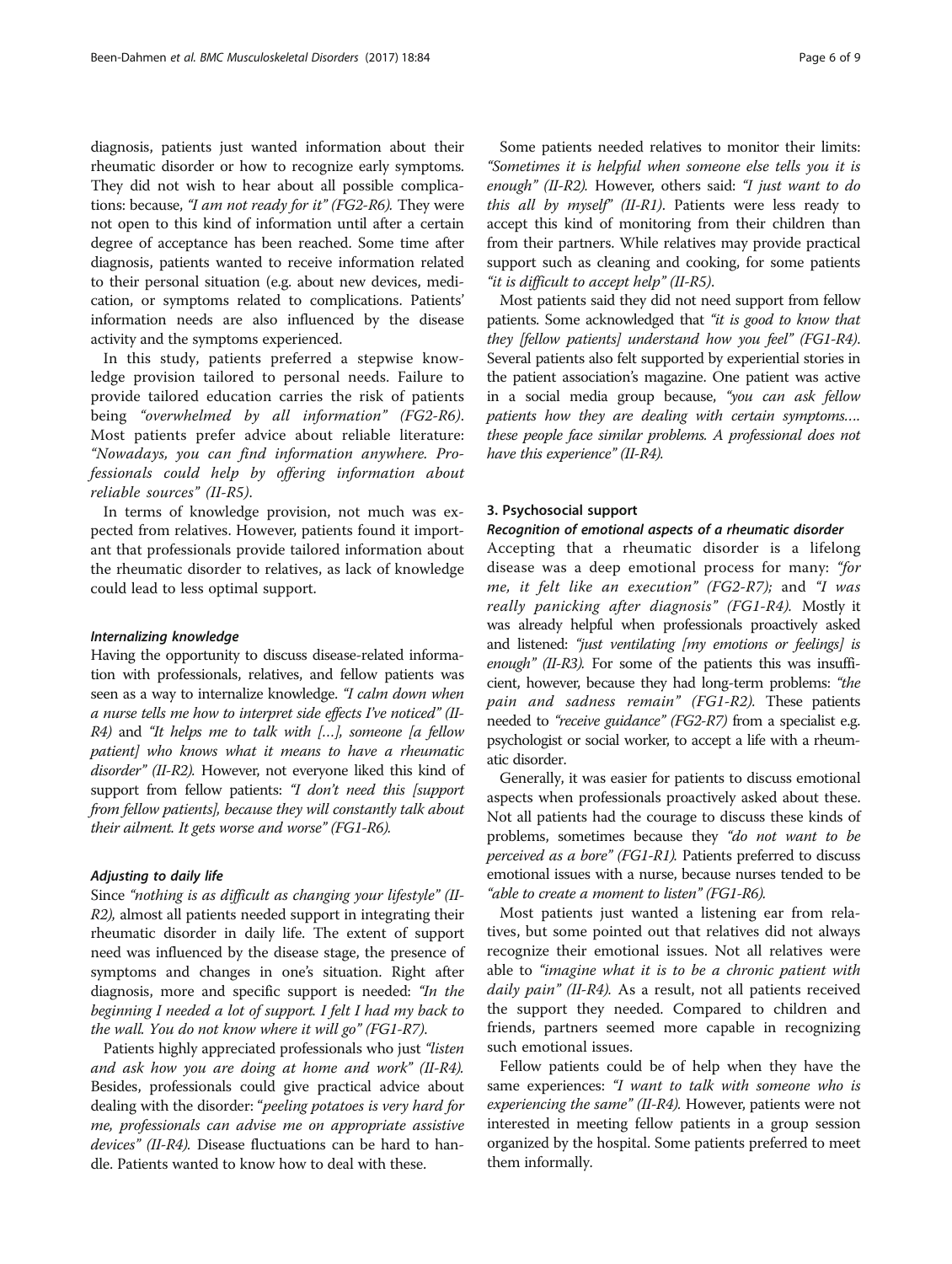# Building self-confidence and empowerment

Although described implicitly, encouragement and reassurance supported the building self-confidence and empowerment: "For me, it was a psychological transition to inject myself. First, the nurse showed me how to administer this medication. Then she instructed me stepwise. Afterwards I felt confident enough do it myself" (II-R3). Positive reinforcement seems to help patients to solve problems or change behavior. For example, when a physician told a patient "that she would be able to exercise" (FG1-R7) and that it should help her, she felt confident to exercise more often so that her body became more flexible. It could also be helpful to see other patients exercising. On the other hand, some thought it would be confrontational to see the consequences of rheumatism in others.

# **Discussion**

In this qualitative study we explored the support needs of people living with rheumatic disorders. The analysis learned that they saw self-management primarily as a task for themselves but nevertheless appreciated support to help them achieve this. Most of the interviewed outpatients preferred support from professionals and relatives; only few appreciated psychosocial support from fellow patients.

Although the concept of self-management assumes an active role for patients in managing and integrating a chronic condition(s) in daily life [\[6, 7](#page-7-0)], it was striking to find that this concept seems to fit so well to outpatients with a rheumatic disorder. However, even when patients appear to be autonomous self-managers their need for support should not be underestimated. It is not reasonable to expect patients to manage a rheumatic disorder on their own [\[27](#page-8-0), [28](#page-8-0)]. All patients need encouragement [\[29\]](#page-8-0) to develop enough self-confidence to manage a disorder. Bandura found self-efficacy to be an accurate predictor of patients' fulfillment in managing a disorder [[30](#page-8-0), [31](#page-8-0)]. The core element of professionals' support should therefore be coaching patients to develop problem-solving skills. It should be remembered, however, that not everyone believes in their capacity of self-managing. Patient with less confidence need more encouragement and recommendations from others e.g. professionals and relatives [\[32\]](#page-8-0).

We found that learning how to deal with symptoms and fluctuations, talking about emotional aspects, and discussing daily life issues e.g. work and household were important aspects. These are all important aspects of the broad definition about self-management [[6](#page-7-0), [7](#page-7-0)], indicating that patients with rheumatic disorders are challenged to deal with the medical, emotional and social issues of their disorder in daily life [\[8\]](#page-7-0). These aspects also came to the fore in two reviews [\[16, 17\]](#page-8-0). One of these reviews shows that patientrelated factors influence support needs [\[17\]](#page-8-0). In this

qualitative study we did not found any difference for gender, age and work status. Moreover, the time since diagnosis and course of the rheumatic disorder affected support needs. Patients who perceive their disease activity as unstable and who experienced more disease activity, in line with previous research [\[33\]](#page-8-0). It would be worthwhile to study how SMS could be tailored to individual needs and expertise [\[34\]](#page-8-0).

The interviewees in this study saw partnership and a trusted relationship as conditional for receiving SMS. Continuity of care and professionals taking the problems seriously could help build a trusted relationship. A good professional-patient relationship is therefore the cornerstone of care, especially in view of achieving behavioral change [\[35, 36\]](#page-8-0). Partnership is generally recognized as an important part of SMS [[8,](#page-7-0) [37, 38](#page-8-0)]. However, it can be difficult for professionals to achieve collaborative partnership [[39](#page-8-0)–[41](#page-8-0)] as they may be inclined to play the expert role [[18\]](#page-8-0). Patients in this study appreciated support from nurses and doctors alike. Usually, nurses took more time to discuss emotional and social aspects.

Partnership and a relation of trust were not only conditional for support from professionals, but also from relatives and fellow patients. Relatives were especially prized for their emotional and practical support. Fellow patients can help by sharing their lived experiences. However, not all patients appreciate this kind of support, unless this can help in managing a chronic condition well [\[4](#page-7-0)]. Modeling, observing others in performing new behavior patterns successfully, can serve as a guide for translating behavioral conceptions to appreciate actions [[27](#page-8-0)].

Operationalizing SMS may not be easy for professionals [[13](#page-8-0)]. They tend to resort to traditional (standardized) patient education [\[18](#page-8-0)], instead of providing the recommended tailored patient education [\[42\]](#page-8-0). Moreover, interventions that solely provide education have been found least successful [\[43, 44\]](#page-8-0). Interventions focusing on patients' intrinsic processes seem to be most successful [\[45](#page-8-0)]. Focusing on more internal perceived locus of control is important for persistence and performance of new behavior [\[46](#page-8-0)]. Still, professionals lack skills to facilitate psychosocial challenges in self-management [\[38\]](#page-8-0). Additional training could help professionals to incorporate coaching into their repertoire of SMS interventions.

The model of 'SMS needs' (Fig. [1](#page-2-0)) [\[17\]](#page-8-0) we employed was helpful in that we benefitted from previous descriptions and could create a deeper understanding of the support needs of people with a rheumatic disorder. On the other hand, the DCA approach carries the risk of fitting data to the predetermined coding scheme. Relevant data can be missed when applying this highly-structured method. To minimize this risk, we also applied inductive coding if data could not be categorized. This enabled us to unravel the importance of the 'self' in self-management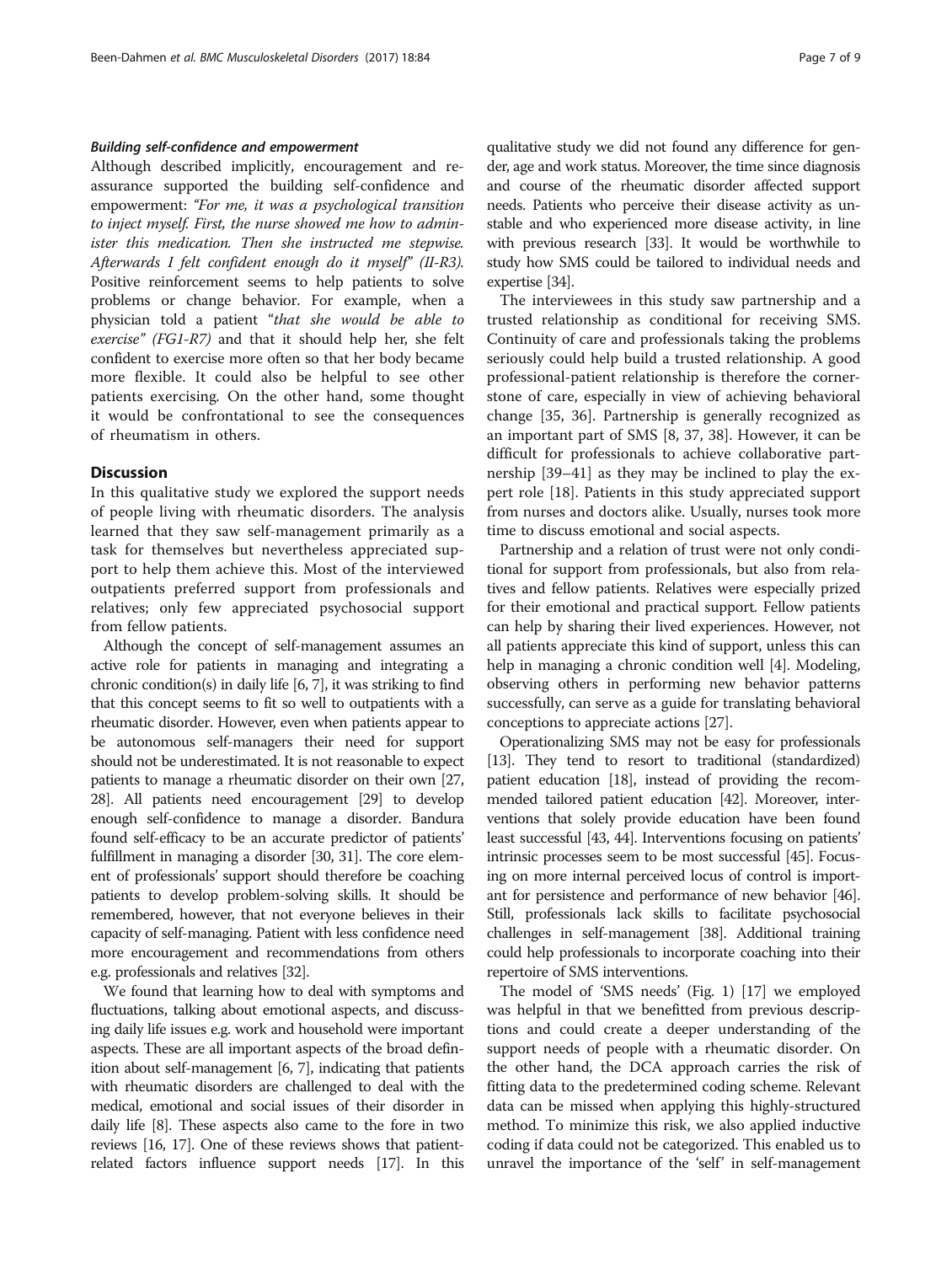<span id="page-7-0"></span>for patients with rheumatic disorders. Lastly, collecting data from not only focus group interviews but also faceto-face interviews was very useful. Individually interviewed participants in elaborated more on their experiences, which helped to create a comprehensive understanding of patients' needs. However, findings from the two interview types did not differ essentially.

A possible limitation of this study is that mostly elderly, retired patients with RA participated in the focus groups. It was difficult to recruit younger persons for the focus groups. Still, given that the prevalence of RA is much higher than the prevalence of psoriatic arthritis and ankylosing spondylitis, that RA occurs at older age, and that most of the RA patients were women, the composition of our sample seems to correspond to the normal distribution in the general population [\[47\]](#page-8-0). However, to minimize the risk of selection bias, we purposefully searched for younger or employed patients for the individual interviews.

In this study, we decided to exclude patients who have been diagnosed recently and to ask patients in retrospect what their supports needs were at the time. We did not specifically study the support needs of recently diagnosed patients. Furthermore, all data was collected in one hospital in the Netherlands and the findings may therefore not be representative for patients in others countries. Hence, we recommend to study whether of outpatients in other countries may perhaps have other SMS needs.

#### Conclusion

Self-management was primarily seen as one's own task, but patients still appreciated support to help achieve this. Above all, they wanted to be seen as experienced experts of living with a rheumatic disorder. Preferred support givers were professionals and relatives. Professionals' selfmanagement support should be focused on coaching patients in developing problem-solving skills for managing the medical, emotional and social challenges experienced in dealing with a rheumatic disorder in daily life. Practical tools and training are needed to operationalize coaching as a part of professional self-management support in working routines.

#### Abbreviations

DCA: Directed Content Analysis; FGI: Focus group interview; II: Individually interview; RA: Rheumatoid arthritis; SMS: Self-management support

#### Acknowledgements

The authors would like to thank the participating outpatients. Their contribution to the study is highly appreciated. Dr. M. Vis and Dr. R.J.E.M. Dolhain, rheumatologists, are thanked for recruiting outpatients. We are grateful to Ko Hagoort for editorial support.

#### Funding

This study forms part of the Research Program NURSE-CC: Rotterdam Consortium for NUrsing Research into Self-management and Empowerment in Chronic Care, funded by ZonMw, the Netherlands Organization for Health Research and Development (Grant number 520001004). The first author also received a doctoral

grant from Rotterdam University of Applied Sciences. The sponsors were not involved in the project planning, data collection and analysis, the paper and the decision to submit the paper for publication.

#### Availability of data and materials

The datasets generated and/or analysed during the current study are not publicly available due participants individual privacy could be compromised, but are available from the corresponding author on reasonable request.

#### Authors' contribution

JB, JD, MH, AS and EI were involved in the study conceptualization and design; JB, MW and JD collected the data; JB and MW performed the analysis; all authors participated in the interpretation of the data; JB prepared the first draft of the manuscript; all authors read and contributed to the final manuscript; JB is responsible for the integrity of the work and is the corresponding author.

#### Competing interests

The authors declare that they have no competing interests.

#### Consent for publication

Not applicable.

#### Ethics approval and consent to participate

All invited patients received a flyer and all included participants provided informed consent. The study protocol was approved by the Medical Ethical Committee of the Erasmus MC (MEC-2013-350).

#### Author details

<sup>1</sup> Research Center Innovations in Care, Rotterdam University of Applied Sciences, Rochussenstraat 198, P.O. Box 25035, 3001 HA Rotterdam, The Netherlands. <sup>2</sup>Rheumatology Department, Erasmus MC University Medical Center, P.O. Box 2040, 3000 CA Rotterdam, The Netherlands. <sup>3</sup>Institute of Health Policy & Management, Erasmus University Rotterdam, P.O. Box 1738, 3000 DR Rotterdam, The Netherlands. <sup>4</sup>Intensive Care Unit, Erasmus MC University Medical Center-Sophia Children's Hospital, P.O. Box 1738, 3000 DR Rotterdam, The Netherlands.

#### Received: 4 October 2016 Accepted: 2 February 2017 Published online: 16 February 2017

#### References

- 1. Dures E, Hewlett S, Ambler N, Jenkins R, Clarke J, Gooberman-Hill R. Rheumatology clinicians' experiences of brief training and implementation of skills to support patient self-management. BMC Musculoskelet Disord. 2014;15:108.
- 2. Homer D. Addressing psychological and social issues of rheumatoid arthritis within the consultation: a case report. Musculoskeletal Care. 2005;3:54–9.
- 3. Ryan S. Living with rheumatoid arthritis: a phenomenological exploration. Nurs Stand. 1996;10(41):45–8.
- 4. Wagner EH, Austin BT, Davis C, Hindmarsh M, Schaefer J, Bonomi A. Improving chronic illness care: translating evidence into action. Health Aff (Millwood). 2001;20:64–78.
- 5. Anderson RM, Funnell MM. Patient empowerment: reflections on the challenge of fostering the adoption of a new paradigm. Patient Educ Couns. 2005;57:153–7.
- 6. Barlow J. How to use education as an intervention in osteoarthritis. Best Pract Res Clin Rheumatol. 2001;15:545–58.
- 7. Barlow J, Wright C, Sheasby J, Turner A, Hainsworth J. Self-management approaches for people with chronic conditions: a review. Patient Educ Couns. 2002;48:177–87.
- Lorig KR, Holman H. Self-management education: history, definition, outcomes, and mechanisms. Ann Behav Med. 2003;26:1–7.
- 9. Kroon FP, van der Burg LR, Buchbinder R, Osborne RH, Johnston RV, Pitt V. Self-management education programmes for osteoarthritis. Cochrane Database Syst Rev. 2014;1:CD008963. doi:[10.1002/14651858.CD008963.pub2.](http://dx.doi.org/10.1002/14651858.CD008963.pub2)
- 10. Hewlett S, Ambler N, Almeida C, Cliss A, Hammond A, Kitchen K, et al. Self-management of fatigue in rheumatoid arthritis: a randomised controlled trial of group cognitive-behavioural therapy. Ann Rheum Dis. 2011;70:1060–7.
- 11. Dures E, Hewlett S. Cognitive-behavioural approaches to self-management in rheumatic disease. Nat Rev Rheumatol. 2012;8:553–9.